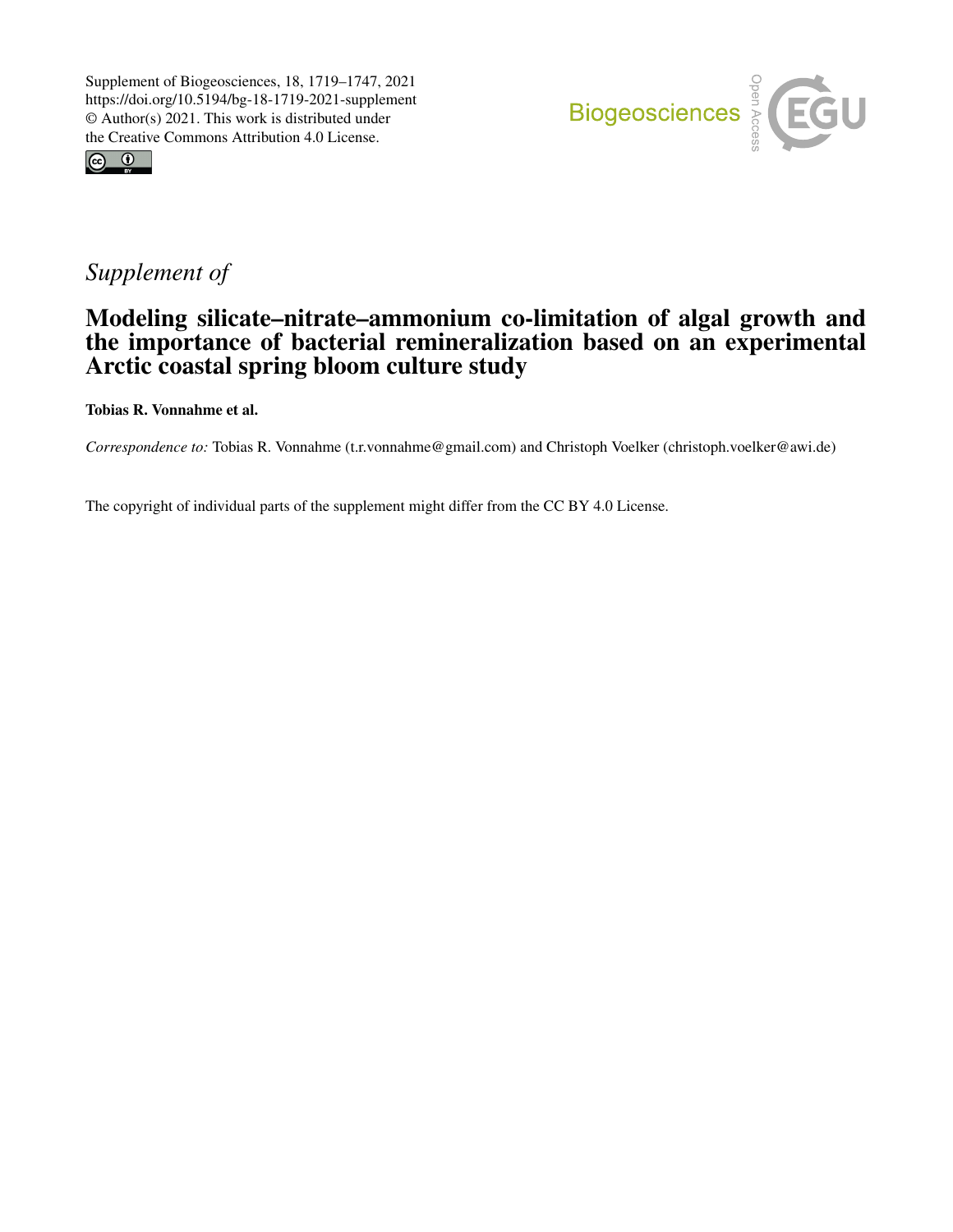Supplementary material



Figure S1. a) POC concentrations of the measured data (circles and polygons) and model (red and blue lines), including the original EXT model run (solid lines) and a model run showing 3% DOC aggregation to EPS as part of the POC pool (dashed line) and reduced inhibition of photosynthesis after Si depletion (Sips from 0.6 to 0.4). b) PON concentrations of the measured data (circles and polygons) and model (red and blue lines), including the original EXT model run (solid lines) and a model run showing 3% DON aggregation to EPS as part of the PON pool (dashed line) and reduced inhibition of photosynthesis after Si depletion (Sips from  $0.6$  to  $0.4$ ). The model with EPS coagulation has an overall better fit to  $BAC + (RMSE_{EXT}=2.31,$ RMSEEXT+eps=2.19), but leads to unrealistic POC and PON fits to BAC-.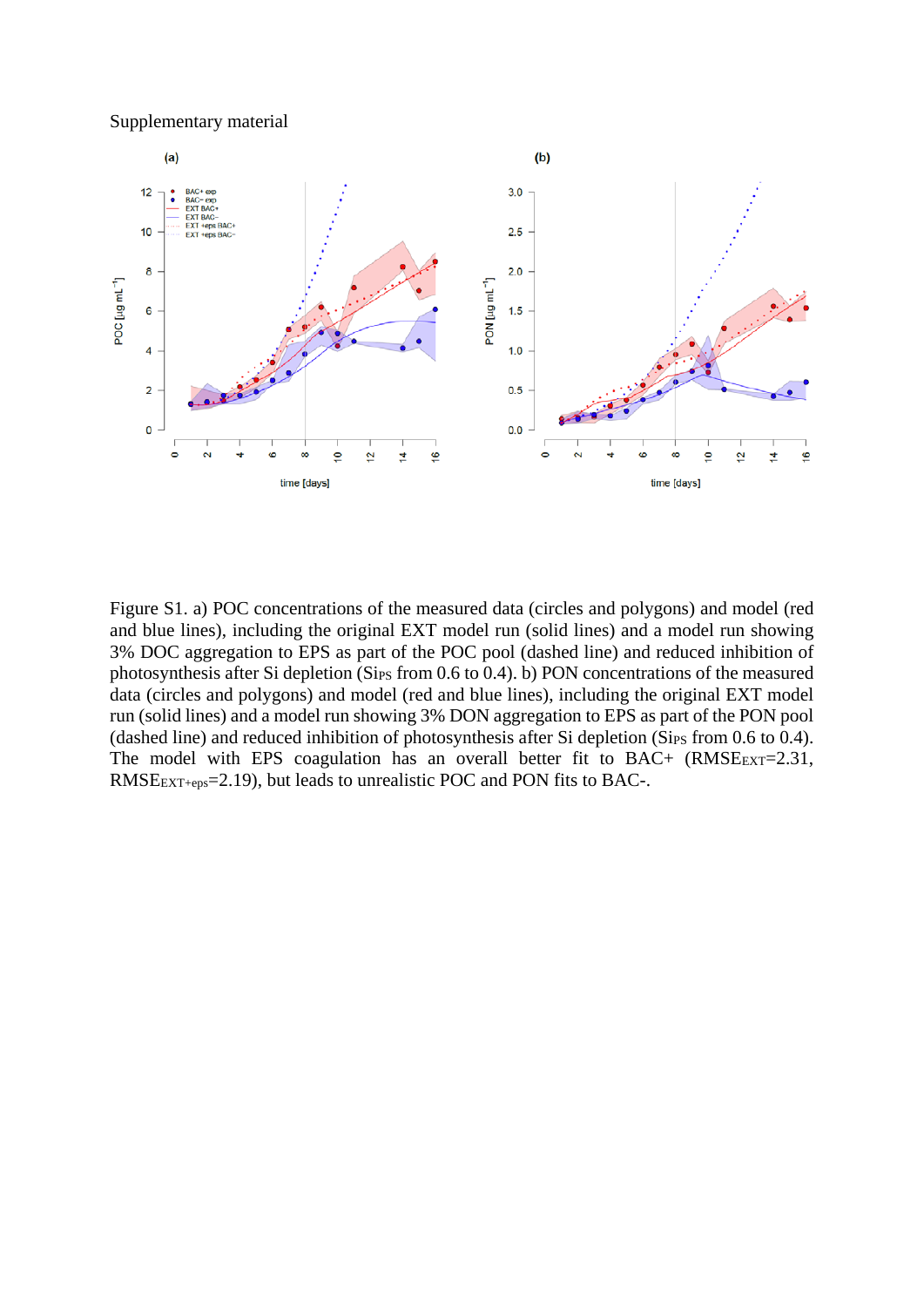

Figure S2. a) POC and b) PON concentrations of the measured data (circles and polygons) and model (red and blue lines), including the original EXT model run (solid lines) and a model run showing a five-fold increased DOM excretion after biofilm formation (dashed line). The difference could be reversed by increasing the Sips term from 0.6 to 0.8.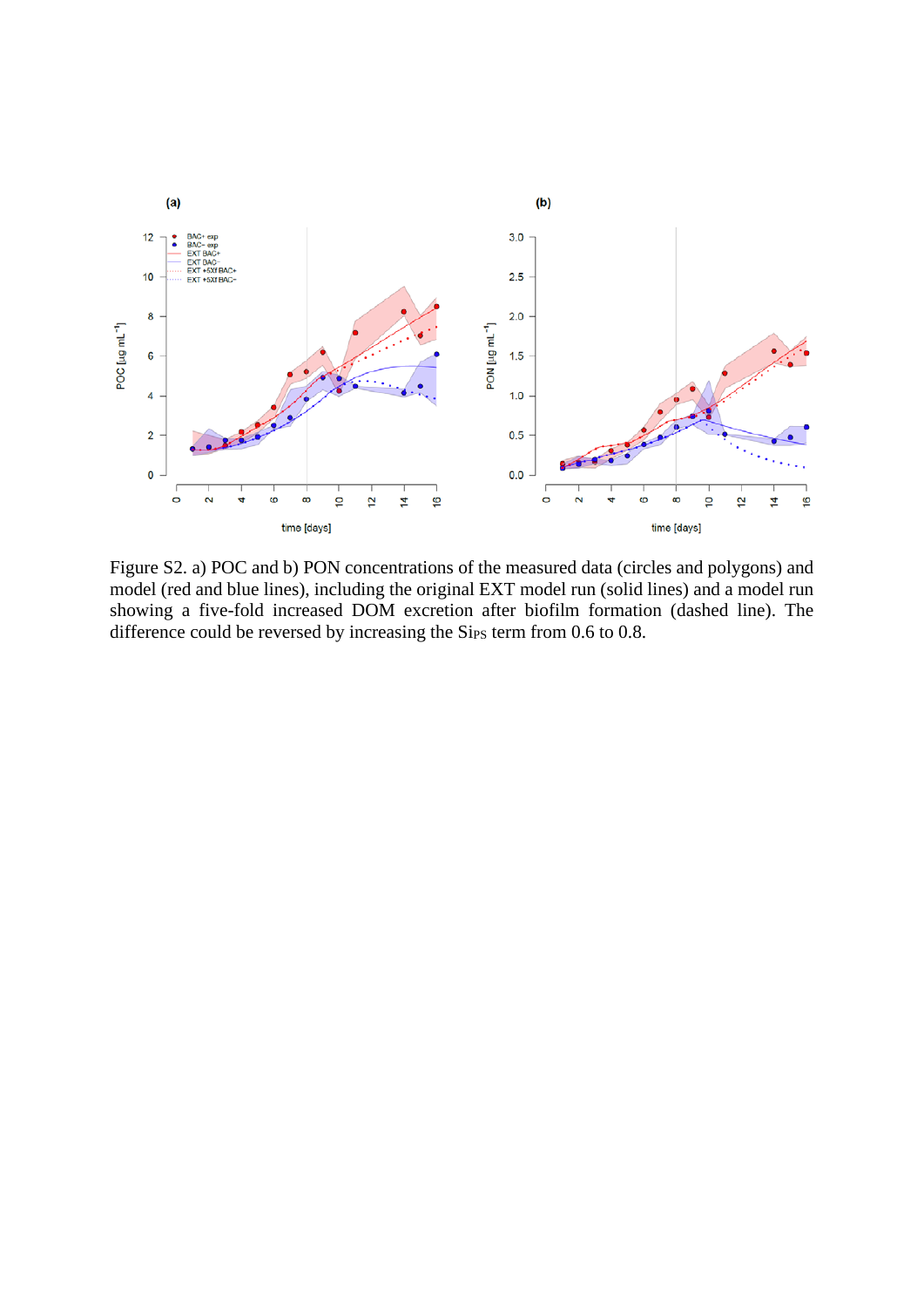

Figure S4. Model fit of the EXT model to the BAC- (blue) and BAC+ (red) experiment. Circles show median values and the colored polygons show the minimum and maximum of the measured data (n=3). Solid red and blue lines show the model outputs extended to 120 days of a) POC, b) PON, c) Chl (including outlier at day 8 marked as asterisk), d) NO<sub>x</sub>, e) NH<sub>4</sub>, and f) Silicate. The dotted line show the output of EXT without excretion.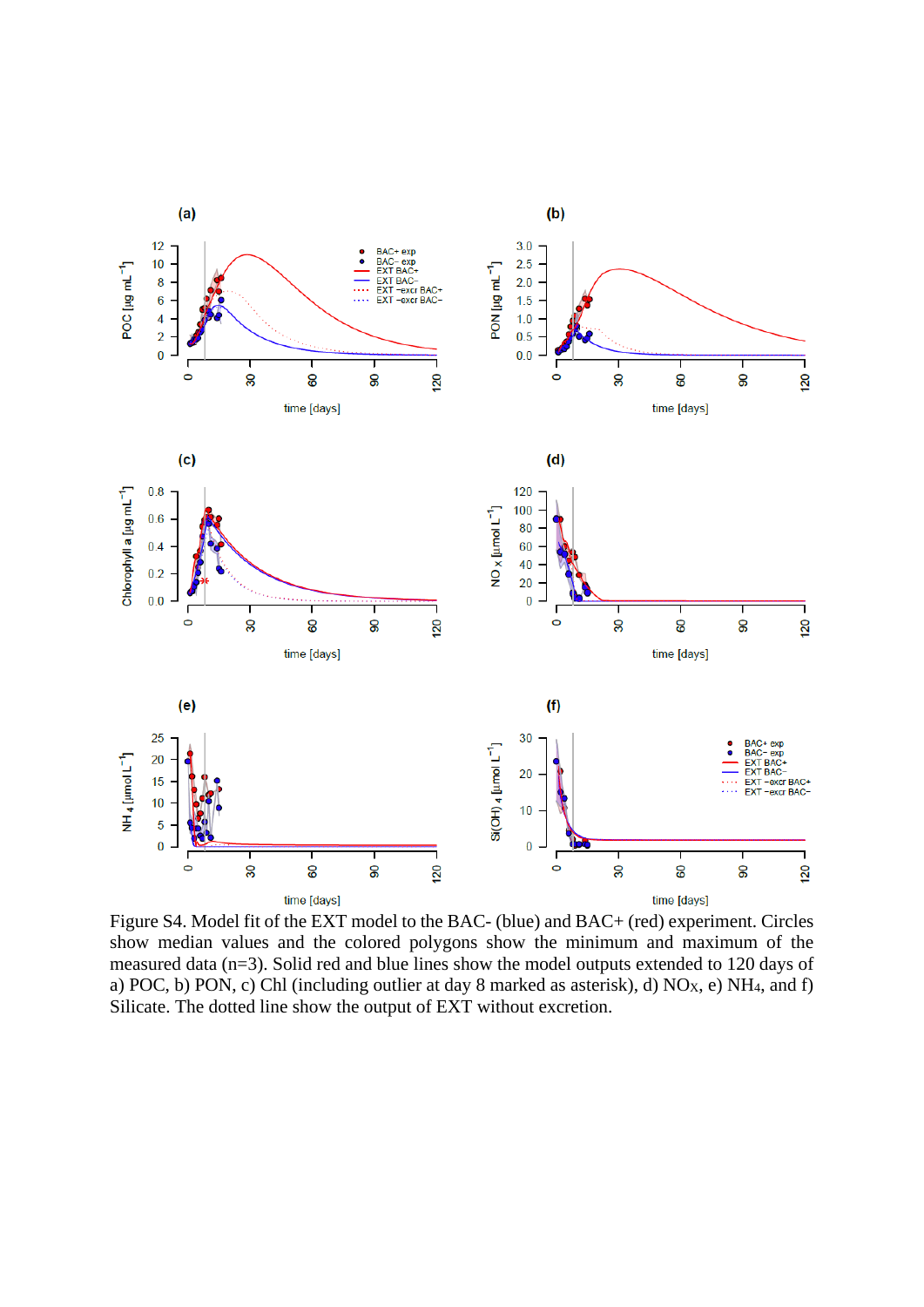

Fig S5. Model fit of the logistic growth curve on bacterial median biomass converted to C data (20 fg Carbon per bacterial cell).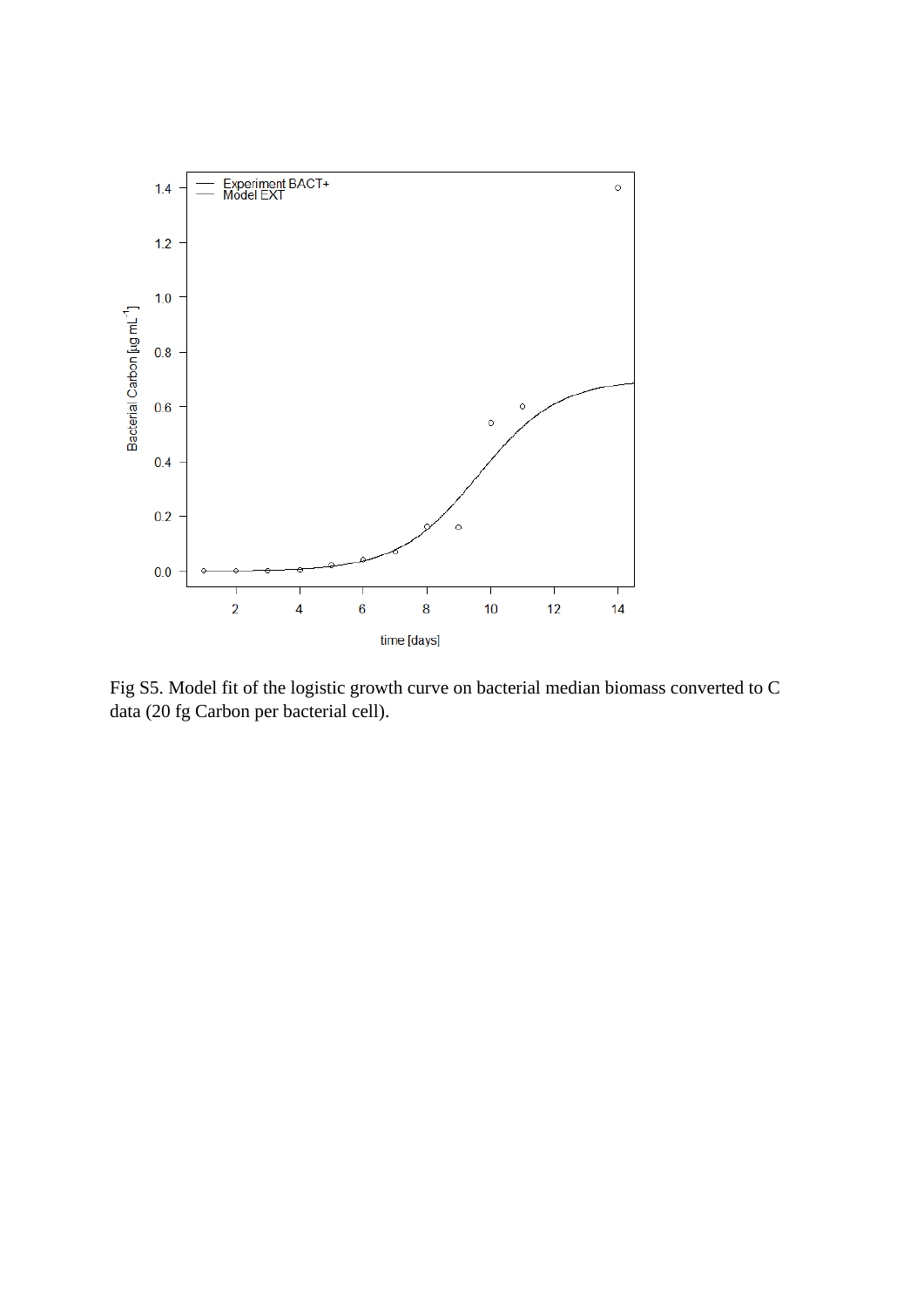Model tuning protocol (short version)

- 1. Fitting of the G98 model to the BAC- experiment
- 1.1. Model programming (R)
- 1.2. Model solving (ode function, Runge-Kutta method, deSolve package)
- 1.3. G98 parameter fitting on BAC- experiment
- 1.3.1. visual tuning (visual comparison with plots)
- 1.3.2. RMSE tuning (manual minimizing the RMSE Eq C2)
- 1.3.3. Automated tuning (FME package)
- 1.3.3.1. Normalize data (POC, PON & Chl x 10, DIN / 10)
- 1.3.3.2. Sensitivity analysis (SensFun function)
- 1.3.3.3. Parameter identifiability/ collinearity (Collin function)
- 1.3.3.4. Parameter selection (identifiable, in doubt higher sensitivity)
- 1.3.3.5. Automated tuning (RC, Kno3, n, and αChl, modfit function)
- 1.3.3.5.1. Global optimum (Pseudorandom search algorithm)
- 1.3.3.5.2. Local optimum (Nelder Mead algorithm)
- 1.3.4. Compare automated parameters with initial fit (visual & RMSE)
- 2. Fitting of the EXT model to the BAC+ experiment
- 2.1.1. Model programming (R)
- 2.1.2. Model solving (See 1.2)
- 2.1.3. EXT parameter fitting to BAC+ experiment (parameters from 1 unchanged)
- 2.1.3.1. Tuning of Bacterial growth parameters on bacteria (μbact, bactmax)
- 2.1.3.2. Tuning of Silicate parameters on silicate (Ksi, Vmax)
- 2.1.3.3. Tuning of remaining EXT parameters (See 1.3)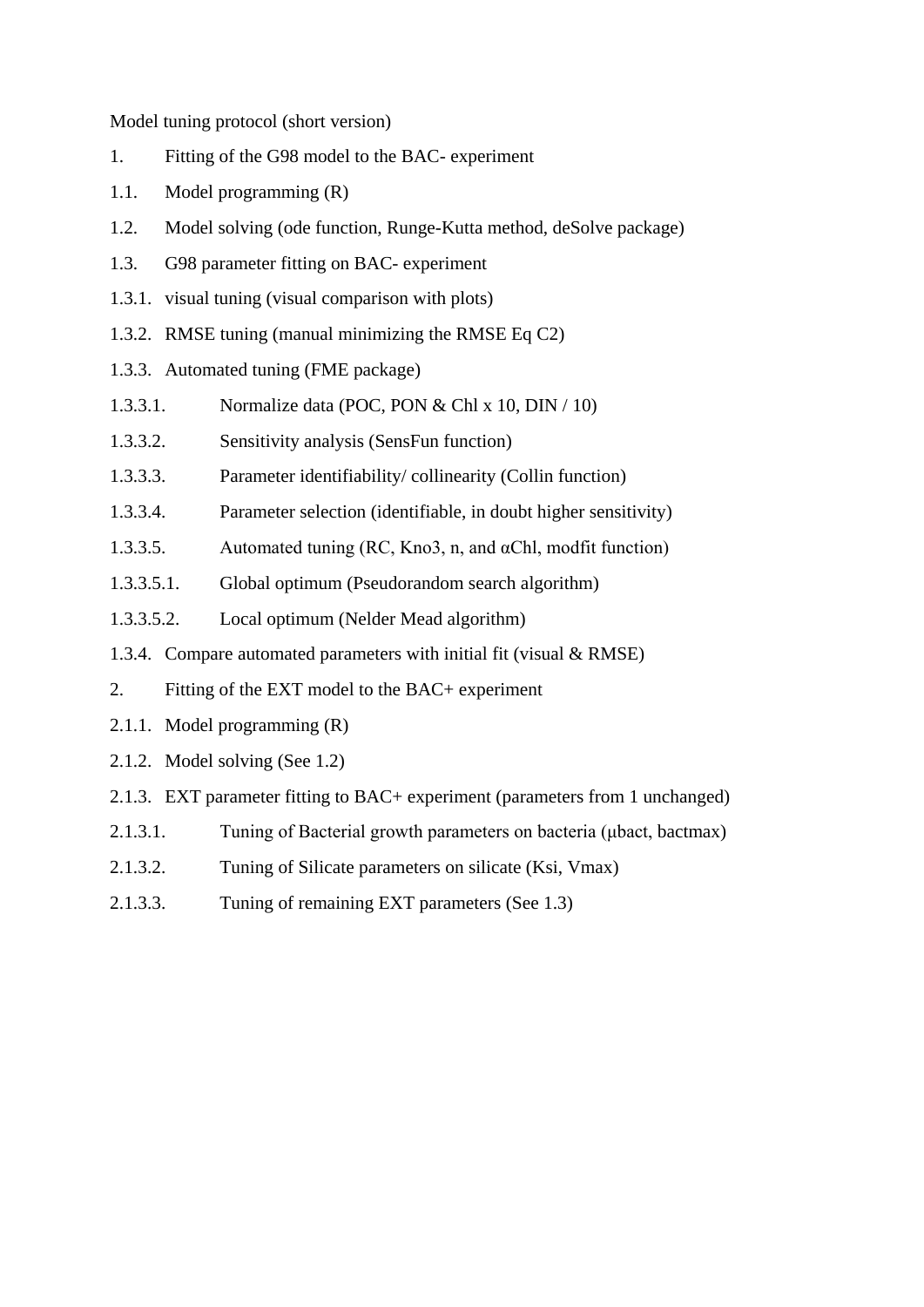Table S1. Model extensions to represent biofilm dynamics. All equations are threshold based after the onset of the biofilm formation.

| 1) | DOC and DON<br>aggregation as EPS | $\frac{dN_{EPS}}{dt} = \overline{don_l x_{eps}}$       |  |  |  |
|----|-----------------------------------|--------------------------------------------------------|--|--|--|
|    |                                   | $\frac{dC_{EPS}}{dt} = \frac{dN_{EPS}}{dt M_N M_C RR}$ |  |  |  |
|    |                                   | $\frac{ddon_l}{dt} =$<br>$-\frac{dN_{EPS}}{dt}$        |  |  |  |
| 2) | Increased DOM excretion           | $x_f = x_{f2}$                                         |  |  |  |

xeps: fraction of excreted DOC and DON coagulating to EPS, MC: Molar mass of carbon (12 g mol<sup>-1</sup>), x<sub>f2</sub>: DOM excretion after biofilm formation.